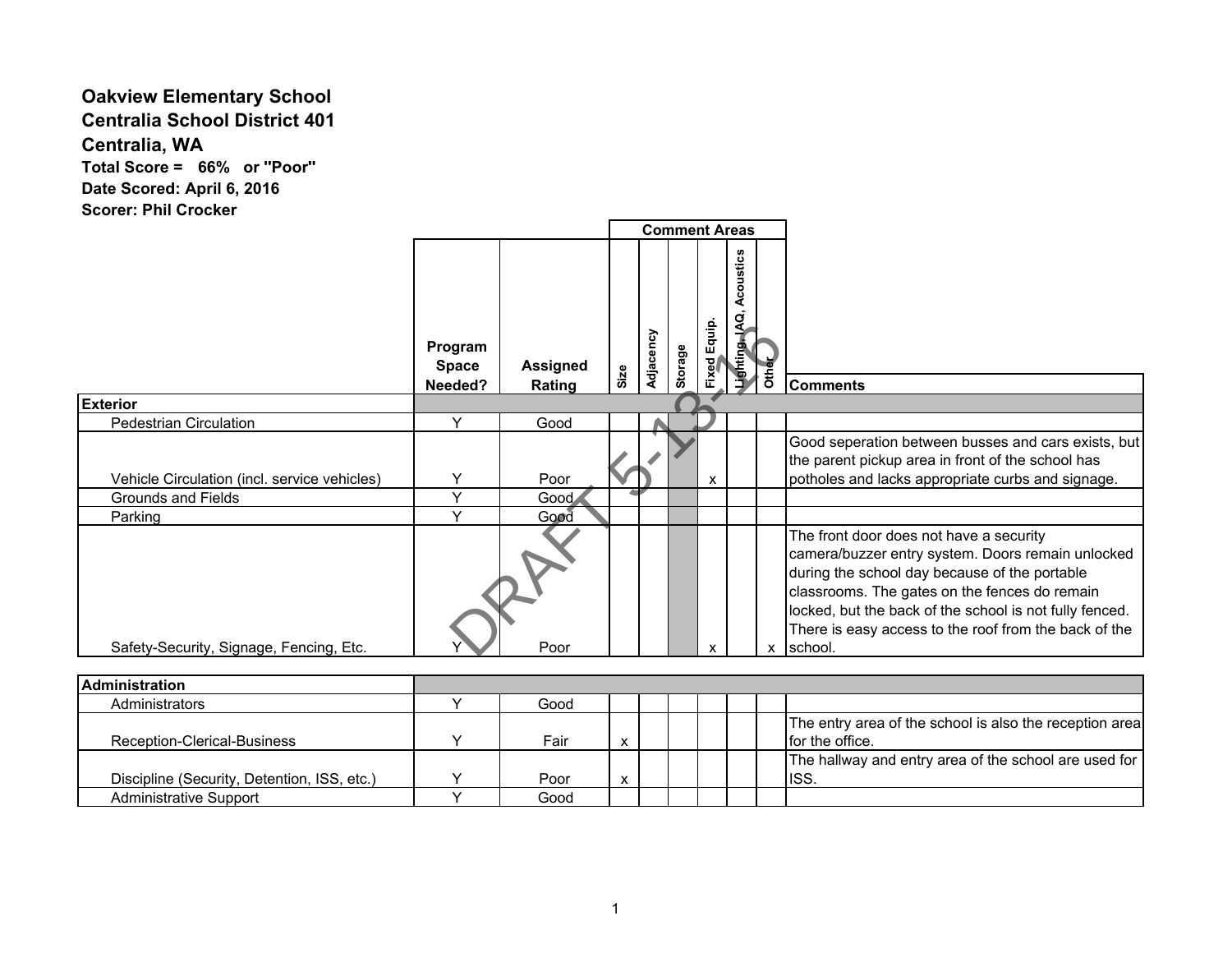|                                                 |                                    |                           | <b>Comment Areas</b>      |                    |              |                           |                             |       |                                                                                                                                                                                                                                                   |
|-------------------------------------------------|------------------------------------|---------------------------|---------------------------|--------------------|--------------|---------------------------|-----------------------------|-------|---------------------------------------------------------------------------------------------------------------------------------------------------------------------------------------------------------------------------------------------------|
|                                                 | Program<br><b>Space</b><br>Needed? | <b>Assigned</b><br>Rating | Size                      | Adjacency          | Storage      | Fixed Equip.              | Acoustics<br>Lighting, IAQ, | Other | <b>Comments</b>                                                                                                                                                                                                                                   |
| <b>Student Services</b>                         |                                    |                           |                           |                    |              |                           |                             |       |                                                                                                                                                                                                                                                   |
| Counselor, SW Offices                           | Y                                  | Fair                      |                           | $\pmb{\chi}$       |              |                           |                             |       | The counselor is not near the administrative offices.                                                                                                                                                                                             |
| <b>Clinic and Restroom</b>                      | Y                                  | Fair                      |                           | $\pmb{\mathsf{x}}$ |              |                           |                             |       | The clinic is not near the administrative offices.                                                                                                                                                                                                |
| <b>Student Services Support</b>                 | Y                                  | Good                      |                           |                    |              |                           |                             |       |                                                                                                                                                                                                                                                   |
|                                                 |                                    |                           |                           |                    |              |                           |                             |       |                                                                                                                                                                                                                                                   |
| <b>Staff Support</b>                            |                                    |                           |                           |                    |              |                           |                             |       |                                                                                                                                                                                                                                                   |
| <b>Staff Workrooms</b>                          | Y                                  | Unsatisfactory            |                           |                    |              |                           |                             |       | The staff do not have a workroom. They utilize the<br>office workroom which is sized approriately for the<br>adminisdtrative area but not for use by the entire staff.<br>Staff mailboxes require entry into the administrative<br>workroom area. |
| <b>Staff Lounge</b>                             | Y                                  | Poor                      |                           |                    |              | X                         |                             |       | The staff lounge is not sized appropriately for the<br>number of staff in the building. The lounge only has a<br>table and a few hard chairs.                                                                                                     |
| <b>Staff Restrooms</b>                          | Y<br>Y                             | Poor                      |                           | $\pmb{\mathsf{X}}$ |              |                           |                             |       | Staff restrooms are in the hallway and do not offer<br>adequate privacy.                                                                                                                                                                          |
| Staff Support                                   |                                    | Good                      |                           |                    |              |                           |                             |       |                                                                                                                                                                                                                                                   |
|                                                 |                                    |                           |                           |                    |              |                           |                             |       |                                                                                                                                                                                                                                                   |
| <b>Food Services</b><br><b>Food Preparation</b> |                                    | Poor                      | $\boldsymbol{\mathsf{x}}$ |                    |              |                           |                             |       | The kitchen and serving areas is too small for the<br>number of students served.<br>The cafeteria shares space with the PE program in<br>the multipurpose room and reduces the school's                                                           |
| Cafeteria                                       | Y                                  | Unsatisfactory            | $\pmb{\mathsf{x}}$        |                    |              |                           |                             |       | ability to fully implement the PE program.                                                                                                                                                                                                        |
| Dishwashing-Scullery                            | Y                                  | Good                      |                           |                    |              |                           |                             |       |                                                                                                                                                                                                                                                   |
| Food Storage (Freezer, Cooler, Dry Storage)     | $\overline{Y}$                     | Good                      |                           |                    |              |                           |                             |       |                                                                                                                                                                                                                                                   |
| <b>Food Services Support</b>                    | Y                                  | Unsatisfactory x          |                           |                    | $\mathsf{x}$ | $\boldsymbol{\mathsf{x}}$ |                             |       | There is no office, locker area or restroom for the<br>kitchen staff. There is no storage for the serving carts<br>so they are stored in the hallway to allow use of the<br>cafeteria/multipurpose room for PE activities.                        |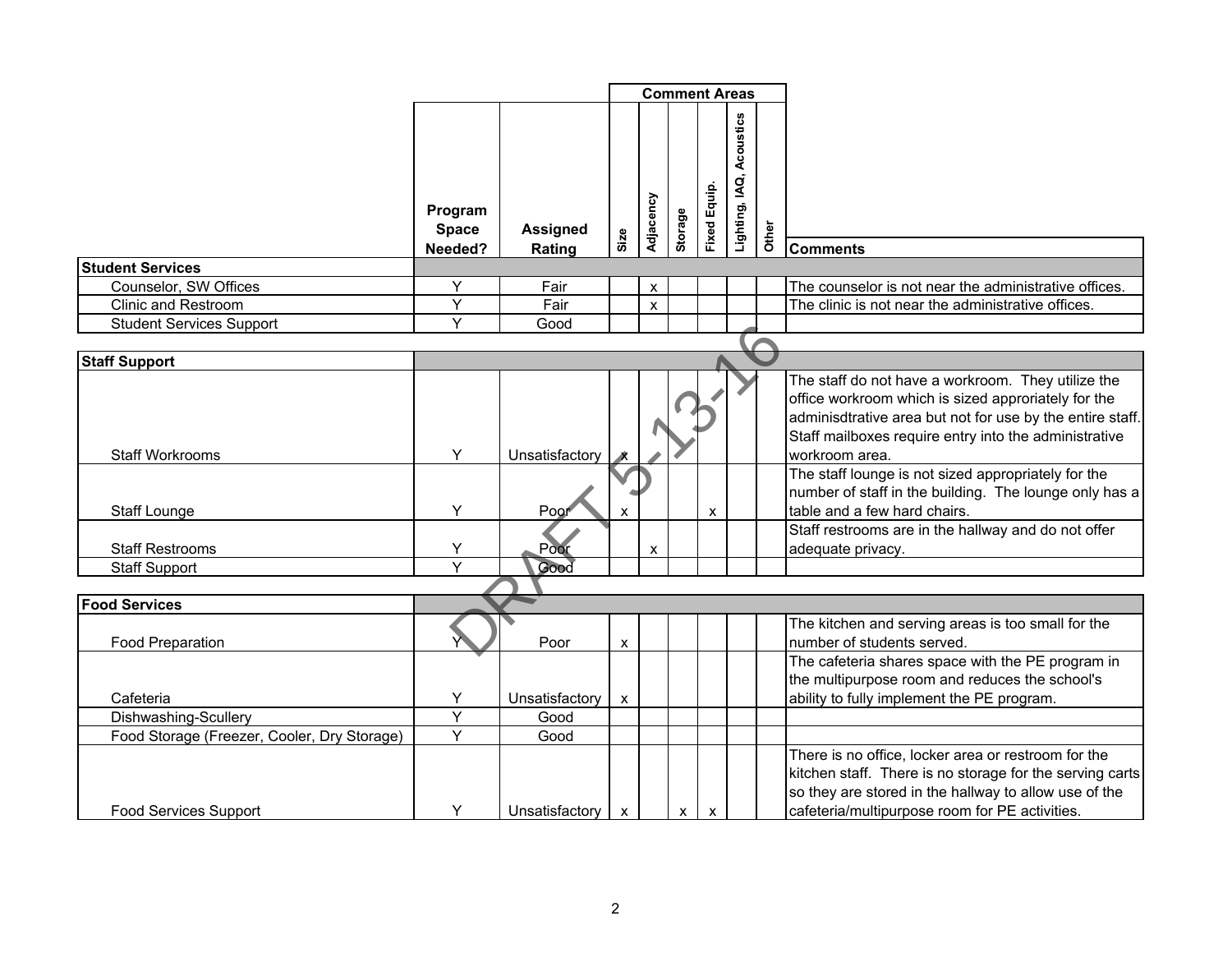|              |                 |      |         |         | <b>Comment Areas</b> |                   |                 |
|--------------|-----------------|------|---------|---------|----------------------|-------------------|-----------------|
| Program      |                 |      |         |         | Equip.               | Acoustics<br>IAQ, |                 |
| <b>Space</b> | <b>Assigned</b> |      | jacency | Storage | Fixed                | Lighting,         | Other           |
| Needed?      | Rating          | Size | Ë       |         |                      |                   | <b>Comments</b> |

| <b>Custodial-Maintenance</b>         |              |      |   |  |                           |  |                                                        |
|--------------------------------------|--------------|------|---|--|---------------------------|--|--------------------------------------------------------|
|                                      |              |      |   |  |                           |  | Only the primary custodial closet has a floor basin.   |
| Custodial/Maintenance                | v            | Fair |   |  |                           |  | The secondary closets do not have a basin.             |
|                                      |              |      |   |  | $\boldsymbol{\mathsf{x}}$ |  |                                                        |
|                                      |              |      |   |  |                           |  | The boys' restrooms do not have urinal seperators.     |
|                                      |              |      |   |  |                           |  | There are hallway sinks and no sinks inside either the |
| <b>Restrooms and Corridors</b>       | Υ            | Poor |   |  | x                         |  | boys or girls restrooms.                               |
|                                      |              |      |   |  |                           |  | There is no office or desk area for the custodian. An  |
|                                      |              |      |   |  |                           |  | area of the workbench in the main custodial closet is  |
| Custodial-Maintenance Support        | Y            | Poor | X |  |                           |  | used as the office and desk work area.                 |
|                                      |              |      |   |  |                           |  |                                                        |
| <b>General Classrooms</b>            | $\checkmark$ | Good |   |  |                           |  |                                                        |
|                                      |              |      |   |  |                           |  |                                                        |
| <b>Early Childhood/Kindergarten</b>  |              |      |   |  |                           |  |                                                        |
| Early Childhood Classrooms           | N            |      |   |  |                           |  |                                                        |
| Early Childhood Support              | N            |      |   |  |                           |  |                                                        |
|                                      |              |      |   |  |                           |  |                                                        |
| <b>Special Needs</b>                 |              |      |   |  |                           |  |                                                        |
| Special Education - Resource         |              | Good |   |  |                           |  |                                                        |
| <b>Special Education - Cognitive</b> |              |      |   |  |                           |  |                                                        |
| Special Education - Behavior         | N            |      |   |  |                           |  |                                                        |
| Title I                              | N            |      |   |  |                           |  |                                                        |
| Speech Therapy                       | $\checkmark$ | Good |   |  |                           |  |                                                        |
| Psychologist                         | N            |      |   |  |                           |  |                                                        |
| <b>Special Needs Support</b>         | N            |      |   |  |                           |  |                                                        |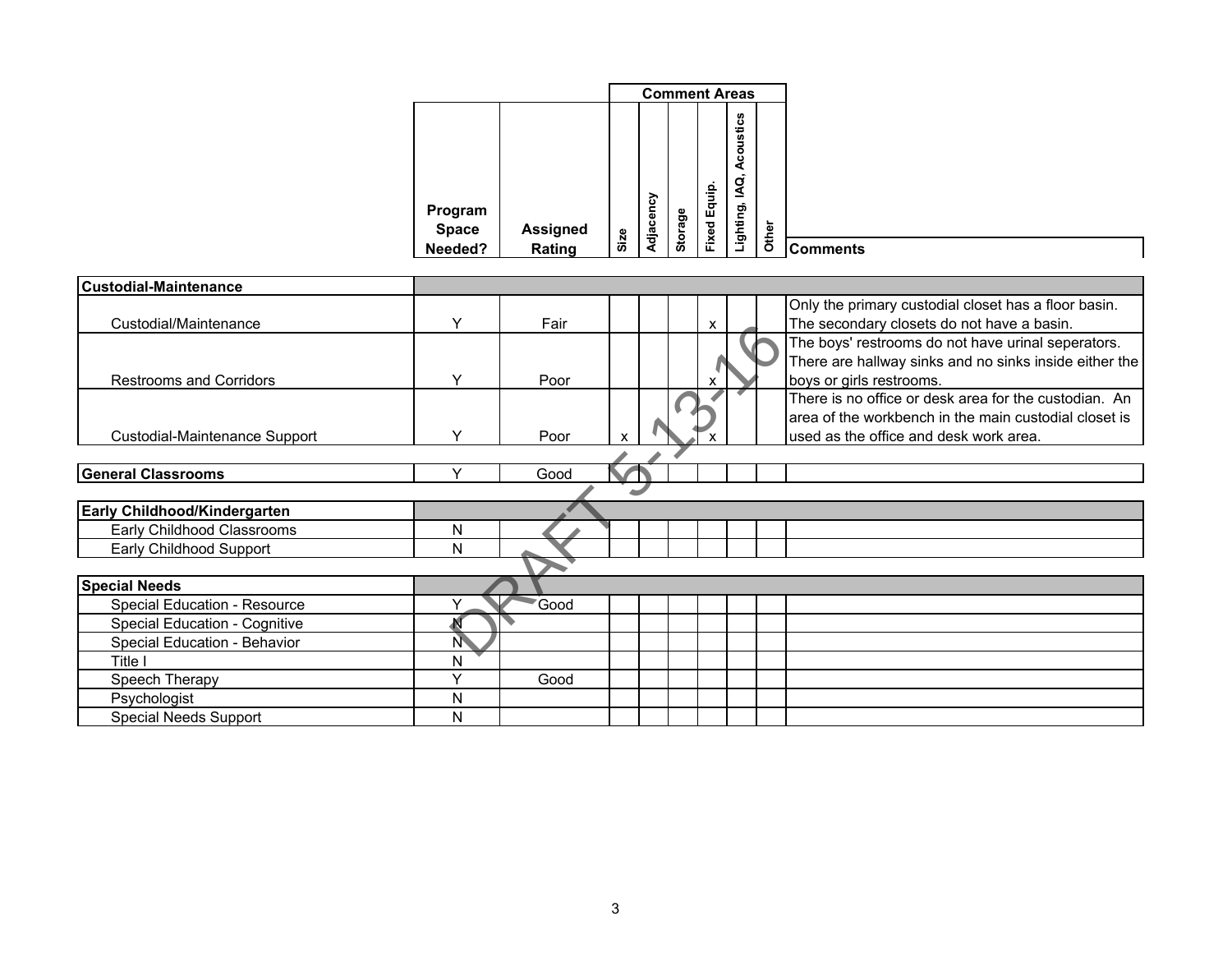|                                                |                                    |                                                | <b>Comment Areas</b>               |                                          |                                           |                               |                                                        |                              |                                                                                                                                                                                                                                                |
|------------------------------------------------|------------------------------------|------------------------------------------------|------------------------------------|------------------------------------------|-------------------------------------------|-------------------------------|--------------------------------------------------------|------------------------------|------------------------------------------------------------------------------------------------------------------------------------------------------------------------------------------------------------------------------------------------|
|                                                | Program<br><b>Space</b><br>Needed? | <b>Assigned</b><br>Rating                      | Size                               | Adjacency                                | Storage                                   | <b>Fixed Equip.</b>           | Acoustics<br>Lighting, IAQ,                            | Other                        | <b>Comments</b>                                                                                                                                                                                                                                |
| <b>Physical Education</b>                      |                                    |                                                |                                    |                                          |                                           |                               |                                                        |                              |                                                                                                                                                                                                                                                |
| Gymnasium/Multipurpose                         | Y                                  | Poor                                           | X                                  | X                                        |                                           | X                             |                                                        |                              | The multipurpose room is not adequately sized for the<br>number of students in PE. The walls of the<br>mutlipurpose room are not padded for student safety.<br>The gym is across a small hall from a general<br>classroom and a resource room. |
| <b>Physical Education Support</b>              | Y                                  | Poor                                           | X                                  |                                          |                                           |                               |                                                        |                              | The PE teacher's office is a corner of the stage at the<br>end of the long storage room. It does not offer easy<br>in/out access from the multipurpose room or fields.                                                                         |
|                                                |                                    |                                                |                                    |                                          |                                           |                               |                                                        |                              |                                                                                                                                                                                                                                                |
| <b>Music</b>                                   |                                    |                                                |                                    |                                          |                                           |                               |                                                        |                              |                                                                                                                                                                                                                                                |
| Music<br><b>Music Support</b>                  | Υ<br>$\overline{Y}$                | Unsatisfactory<br>Unsatisfactory               | $\mathbf{x}$<br>$\mathsf{x}$       | $\pmb{\mathsf{X}}$<br>$\mathsf{x}$       | $\mathsf{X}$<br>$\boldsymbol{\mathsf{x}}$ | $\mathsf{X}$<br>X             | $\mathsf{X}$<br>$\boldsymbol{\mathsf{x}}$              | $\mathsf{x}$<br>X            | Music, strings and band are all taught in portables<br>that do not have appropriate acoustics for these<br>programs. The rooms are not sized appropriately for<br>these programs.<br>The music programs are all taught in portables.           |
|                                                |                                    |                                                |                                    |                                          |                                           |                               |                                                        |                              |                                                                                                                                                                                                                                                |
| Library - Media                                |                                    | Good                                           |                                    |                                          |                                           |                               |                                                        |                              |                                                                                                                                                                                                                                                |
| Library<br><b>Library Support</b>              |                                    | Good                                           |                                    |                                          |                                           |                               |                                                        |                              |                                                                                                                                                                                                                                                |
|                                                |                                    |                                                |                                    |                                          |                                           |                               |                                                        |                              |                                                                                                                                                                                                                                                |
| <b>Computer Labs</b>                           |                                    |                                                |                                    |                                          |                                           |                               |                                                        |                              |                                                                                                                                                                                                                                                |
| Computer Lab(s)<br><b>Computer Lab Support</b> | Y<br>Y                             | Unsatisfactory<br>Unsatisfactory               | $\pmb{\mathsf{X}}$<br>$\pmb{\chi}$ | $\mathsf X$<br>$\boldsymbol{\mathsf{x}}$ | $\pmb{\chi}$<br>$\boldsymbol{\mathsf{x}}$ | $\mathsf X$<br>$\pmb{\times}$ | $\boldsymbol{\mathsf{x}}$<br>$\boldsymbol{\mathsf{x}}$ | $\mathsf{x}$<br>$\mathbf{x}$ | The computer lab is in a portable sharing a wall with<br>one of the music classrooms.<br>The computer lab is in a portable.                                                                                                                    |
| <b>Visual Arts</b>                             |                                    |                                                |                                    |                                          |                                           |                               |                                                        |                              |                                                                                                                                                                                                                                                |
| Art                                            | Y                                  | Unsatisfactory                                 | $\mathbf{x}$                       | $\mathbf{x}$                             | $\mathsf{X}$                              | $\mathsf{X}$                  | $\mathsf{x}$                                           | $\boldsymbol{\mathsf{x}}$    | There is no art room. Art is taught in the general<br>classrooms.                                                                                                                                                                              |
| Art Support                                    | Y                                  | Unsatisfactory $x \mid x \mid x \mid x \mid x$ |                                    |                                          |                                           |                               |                                                        | $\mathsf{x}$                 | There is no art room. Art is taught in the general<br>classrooms.                                                                                                                                                                              |